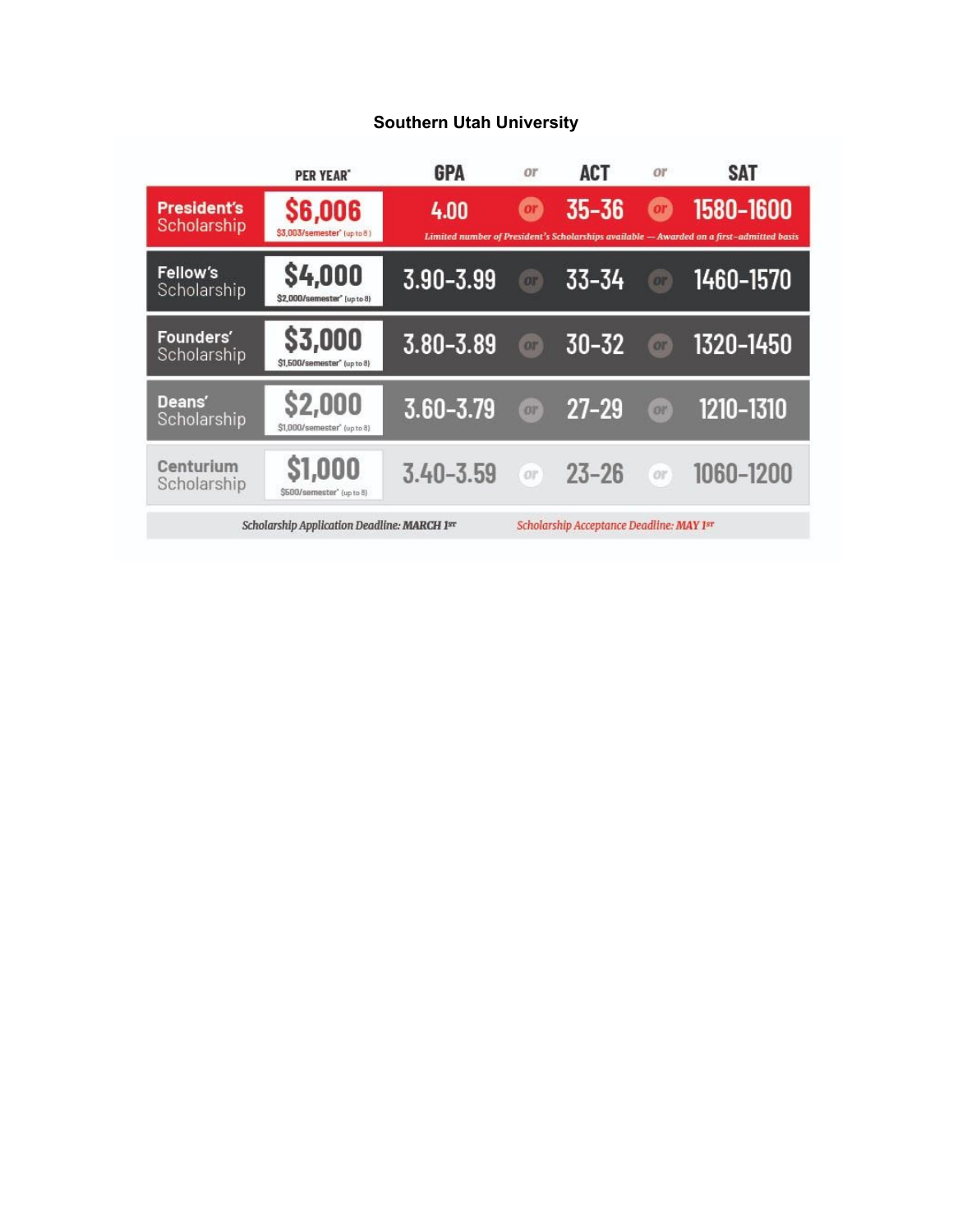### **Weber State University**

# **NEW FRESHMAN UTAH RESIDENT**

| <b>SCHOLARSHIP</b> | <b>INDEX</b> | <b>AMOUNT</b><br>(per year) | <b>TOTAL VALUE</b><br>(4 years) |
|--------------------|--------------|-----------------------------|---------------------------------|
| Presidential       | $128 +$      | \$6,106                     | \$24,424                        |
| <b>Trustees</b>    | $122 - 127$  | \$3,500                     | \$14,000                        |
| Deans              | $114 - 121$  | \$2,000                     | \$8,000                         |
| Merit              | $105 - 113$  | \$1,000                     | \$4,000                         |
| Opportunity        | $99 - 104$   | \$500                       | \$2,000                         |

| <b>TEST SCORE</b>        |                 | <b>GPA</b> |         |                                                                     |         |         |     |                                                     |     |     |             |     |     |                 |         |     |     |                                                         |     |             |     |     |
|--------------------------|-----------------|------------|---------|---------------------------------------------------------------------|---------|---------|-----|-----------------------------------------------------|-----|-----|-------------|-----|-----|-----------------|---------|-----|-----|---------------------------------------------------------|-----|-------------|-----|-----|
| <b>SAT</b><br>$(CR + M)$ | <b>ACT</b>      | 4.0        | 3.9     | 3.8                                                                 | 3.7     | 3.6     | 3.5 | 3.4                                                 | 3.3 | 3.2 | 3.1         | 3.0 | 2.9 | 2.8             | 2.7     | 2.6 | 2.5 | 2.4                                                     | 2.3 | 2.2         | 2.1 | 2.0 |
| 1570-1600                | 36              |            |         | 142 140 139 137 135 133                                             |         |         |     |                                                     |     |     |             |     |     |                 |         |     |     | 132 130 128 126 124 123 121 119 117 116 114 112 110 108 |     |             |     | 106 |
| 1530-1560                | 35              |            |         | 140 138 137 135 133 131 130 128 126 124 122 121 119 117 115 114 112 |         |         |     |                                                     |     |     |             |     |     |                 |         |     |     |                                                         | 110 | 108         | 106 | 105 |
| 1490-1520                | 34              | 138        |         | 136 135 133 131 129 128 126 124 122 120 119 117 115 113 112 110     |         |         |     |                                                     |     |     |             |     |     |                 |         |     |     |                                                         | 108 | 106 104     |     | 103 |
| 1450-1480                | 33              | 136        |         | 134 133                                                             |         |         |     | 131 129 127 126 124 122 120 118 117 115 113 111 110 |     |     |             |     |     |                 |         |     |     | 108                                                     |     | 106 104 102 |     | 101 |
| 1420-1440                | 32              |            |         | 134 132 131 129 127 125 124 122 120 118 116 115 113                 |         |         |     |                                                     |     |     |             |     |     |                 | 111 109 |     | 108 | 106 104 102                                             |     |             | 100 | 99  |
| 1390-1410                | 31              | 133        |         | 131 130 128                                                         |         | 126     |     | 124 123 121 119 117 115 114 112 110 108             |     |     |             |     |     |                 |         |     | 107 | 105                                                     | 103 | 101         | 99  | 98  |
| 1360-1380                | 30 <sub>2</sub> | 131        |         | 129 128                                                             | 126     | 124     |     | 122 121 119 117 115 113 112 110 108                 |     |     |             |     |     |                 |         | 106 | 105 | 103                                                     | 101 | 99          | 97  | 96  |
| 1330-1350                | 29              | 129        | 127     | 126                                                                 |         | 124 122 | 120 | 119 117 115                                         |     |     | 113 111 110 |     |     | 108             | 106     | 104 | 103 | 101                                                     | 99  | 97          | 95  | 94  |
| 1300-1320                | 28              |            |         | 127 125 124 122 120 118 117 115 113 111 109                         |         |         |     |                                                     |     |     |             |     |     | 108 106 104 102 |         |     | 101 | 99                                                      | 97  | 95          | 93  | 92  |
| 1260-1290                | 27              | 126        |         | 124 123                                                             | 121     | 119     | 117 | 116 114 112                                         |     |     | 110 108     |     |     | 107 105         | 103     | 101 | 100 | 98                                                      | 96  | 94          | 92  | 91  |
| 1230-1250                | 26              | 124        | 122     |                                                                     | 121 119 |         |     | 117 115 114 112 110 108 106                         |     |     |             |     | 105 | 103             | 101     | 99  | 98  | 96                                                      | 94  | 92          | 90  | 89  |
| 1200-1220                | 25              | 122        |         | 120 119 117 115 113 112 110 108                                     |         |         |     |                                                     |     |     | 106 104 103 |     |     | 101             | 99      | 97  | 96  | 94                                                      | 92  | 90          | 88  | 87  |
| 1160-1190                | 24              |            |         | 120 118 117 115 113 111 110 108 106 104 102                         |         |         |     |                                                     |     |     |             |     | 101 | 99              | 97      | 95  | 94  | 92                                                      | 90  | 88          | 86  | 85  |
| 1130-1150                | 23              | 118        |         | 116 115 113 111 109                                                 |         |         |     | 108 106 104 102                                     |     |     |             | 100 | 99  | 97              | 95      | 93  | 92  | 90                                                      | 88  | 86          | 84  | 83  |
| 1100-1120                | 22              | 117        |         | 115 114 112 110                                                     |         |         | 108 | 107 105 102                                         |     |     | 101         | 99  | 98  | 96              | 94      | 92  | 91  | 89                                                      | 87  | 85          | 83  | 82  |
| 1060-1090                | 21              |            |         | 115 113 112 110                                                     |         | 108     |     | 106 105 103                                         |     | 101 | 99          | 97  | 96  | 94              | 92      | 90  | 89  | 87                                                      | 85  | 83          | 81  | 80  |
| 1030-1050                | 20              |            |         | 113 111 110 108 106 104 103                                         |         |         |     |                                                     | 101 | 99  | 97          | 95  | 94  | 92              | 90      | 88  | 87  | 85                                                      | 83  | 81          | 79  | 78  |
| 990-1020                 | 19              | 111        | 109     | 108 106 104 102 101                                                 |         |         |     |                                                     | 99  | 97  | 95          | 93  | 92  | 90              | 88      | 86  | 85  | 83                                                      | 81  | 79          | 77  | 76  |
| 960-980                  | 18              | 109        | 107     | 106                                                                 | 104 102 |         | 100 | 99                                                  | 97  | 95  | 93          | 91  | 90  | 88              | 86      | 84  | 83  | 81                                                      | 79  | 77          | 75  | 74  |
| 920-950                  | 17              | 108        |         | 106 105                                                             | 103 101 |         | 99  | 98                                                  | 96  | 94  | 92          | 90  | 89  | 87              | 85      | 83  | 82  | 80                                                      | 78  | 76          | 74  | 73  |
| 880-910                  | 16              | 106        | 104 103 |                                                                     | 101     | 99      | 97  | 96                                                  | 94  | 92  | 90          | 88  | 87  | 85              | 83      | 81  | 80  | 78                                                      | 76  | 74          | 72  | 71  |
| 830-870                  | 15              | 104        | 102     | 101                                                                 | 99      | 97      | 95  | 94                                                  | 92  | 90  | 88          | 86  | 85  | 83              | 81      | 79  | 78  | 76                                                      | 74  | 72          | 70  | 69  |
| 780-820                  | 14              |            | 102 100 | 99                                                                  | 97      | 95      | 93  | 92                                                  | 90  | 88  | 86          | 84  | 83  | 81              | 79      | 77  | 76  | 74                                                      | 72  | 70          | 68  | 67  |

\*Scholarships listed on this document are applicable for first-time undergraduate degree-seeking students only.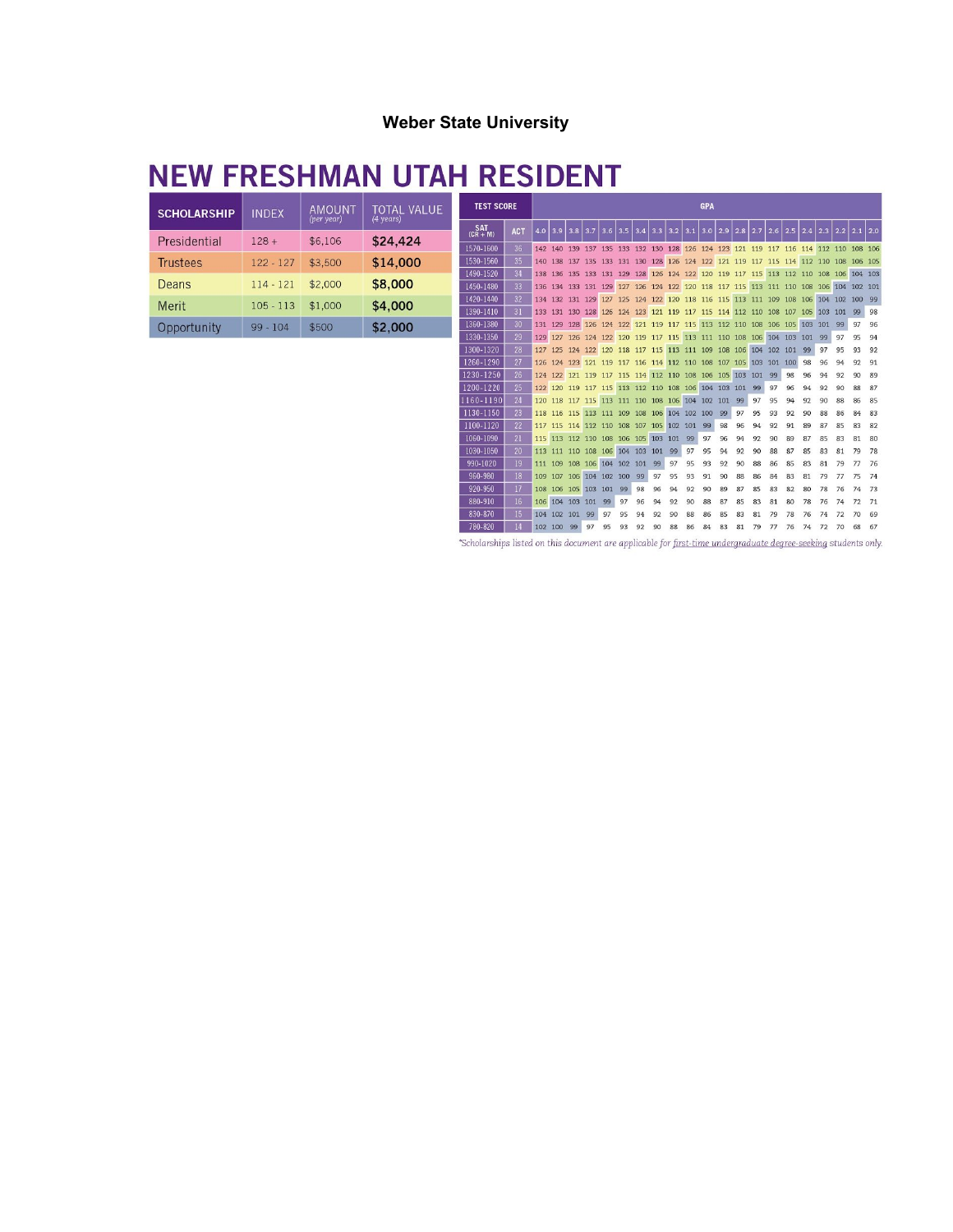## **Snow College**

UTAH RESIDENT ACADEMIC SCHOLARSHIPS NO LONGER REQUIRE ACT/SAT SCORES

| PRESIDENTIAL       | <b>LIMITED FUNDS. STUDENTS MUST APPLY</b>                                                                     |
|--------------------|---------------------------------------------------------------------------------------------------------------|
| 100% TUITION       | BY NOVEMBER 30 TO BE CONSIDERED.                                                                              |
| 3.9-4.0 GPA        | <b>RENEWABLE UP TO 2 YEARS</b>                                                                                |
| <b>DEAN</b>        | STUDENTS PAY JUST \$871.50 IN TUITION                                                                         |
| <b>50% TUITION</b> | PER SEMESTER.                                                                                                 |
| 3.6-3.89 GPA       | <b>RENEWABLE UP TO 2 YEARS</b>                                                                                |
| <b>ACHIEVEMENT</b> | STUDENTS PAY JUST \$1,167.81                                                                                  |
| 33% TUITION        | IN TUITION PER SEMESTER.                                                                                      |
| 3.3-3.59 GPA       | <b>RENEWABLE UP TO 2 YEARS</b>                                                                                |
| <b>HONORS</b>      | STUDENTS PAY JUST \$1,568.70                                                                                  |
| <b>10% TUITION</b> | IN TUITION PER SEMESTER.                                                                                      |
| 3.0-3.29 GPA       | <b>1 YEAR, NON-RENEWABLE</b>                                                                                  |
| <b>SCHOLARSHIP</b> | SNOW COLLEGE CONCURRENT ENROLLMENT STUDENTS MAY BE<br>ELIGIBLE FOR \$500 PER SEMESTER RENEWABLE UP TO 2 YEARS |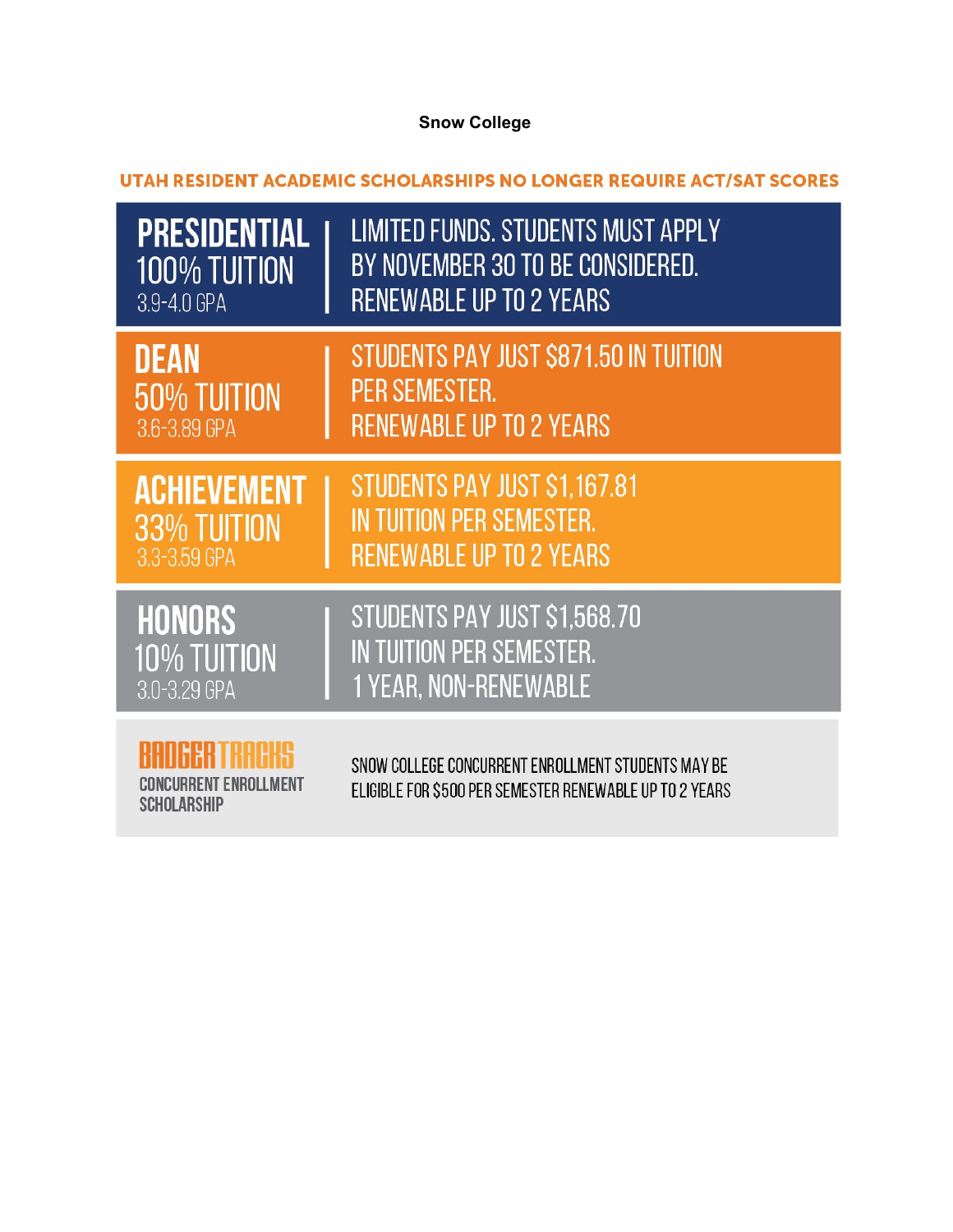#### **Utah Valley University**

#### Required GPA and ACT/SAT scores

'The unweighted GPA is used. GPA is not rounded.

|     |     |     |         |           |         |         |         | SAT/ACT                             |           |              |      |         |      |                                         |
|-----|-----|-----|---------|-----------|---------|---------|---------|-------------------------------------|-----------|--------------|------|---------|------|-----------------------------------------|
|     | SAT | 600 | 1570    | 1540      | 1500    | 1470    | 1430    | 1400                                | 1360      | 1320         | 1290 | 1260    | 1220 | 1180                                    |
|     | ACT | 36  | 35      | 34        | 33      | 32      | 31      | 30                                  | 29        | 28           | 27   | 26      | 25   | 24                                      |
|     | 4.0 | P   | р       | Đ         | Р       | P       | P       | P                                   | E         | E            | E    | $\circ$ | о    | D                                       |
|     | 3.9 | Р   | Đ       | P         | P       | P       | P       | Р                                   | E         | E            | о    | $\circ$ | D    | $\bullet$                               |
|     | 33  | Ε   | Е       | E         | Е       | E       | Е       | E                                   | E         | E            | o    | $\circ$ | D    | $\bullet$                               |
| GPA | 3.7 | E   | Е       | E         | Е       | E       | Е       | E                                   | E         | $\circ$      | o    | $\circ$ | D    | $\boldsymbol{\mathsf{\scriptstyle{D}}}$ |
|     | 3.6 | o   | Ο       | ο         | $\circ$ | $\circ$ | $\circ$ | O                                   | $\circ$   | $\mathbf{o}$ | O    | D       | D    | $\bullet$                               |
|     | 3.5 | ۰   | $\circ$ | $\bullet$ | $\circ$ | $\circ$ | $\circ$ | $\circ$                             | $\bullet$ | $\circ$      | D    | D       | D    | $\bullet$                               |
|     |     |     |         |           |         |         |         | *STARTS WITH THE FALL 2020 SEMESTER |           |              |      |         |      |                                         |

 $2.7 - 1.7 - 1.7$ 

**UVU - Greenlight Scholarship**

**The GREENLIGHT Scholarship is offered to UVU students who need financial support to pursue their educational goals. This scholarship fills the gap to cover tuition for students who receive the Pell Grant but may still owe additional tuition. For students who qualify, the cost of a two-year degree will be covered by federal aid and UVU. Your first two years are covered!**

## **Initial Qualifications**

- **● Utah residents**
- **● Enrolled full-time at UVU**
- **● Completion of the Free Application for Federal Student Aid (FAFSA) and subsequent Pell Grant eligibility**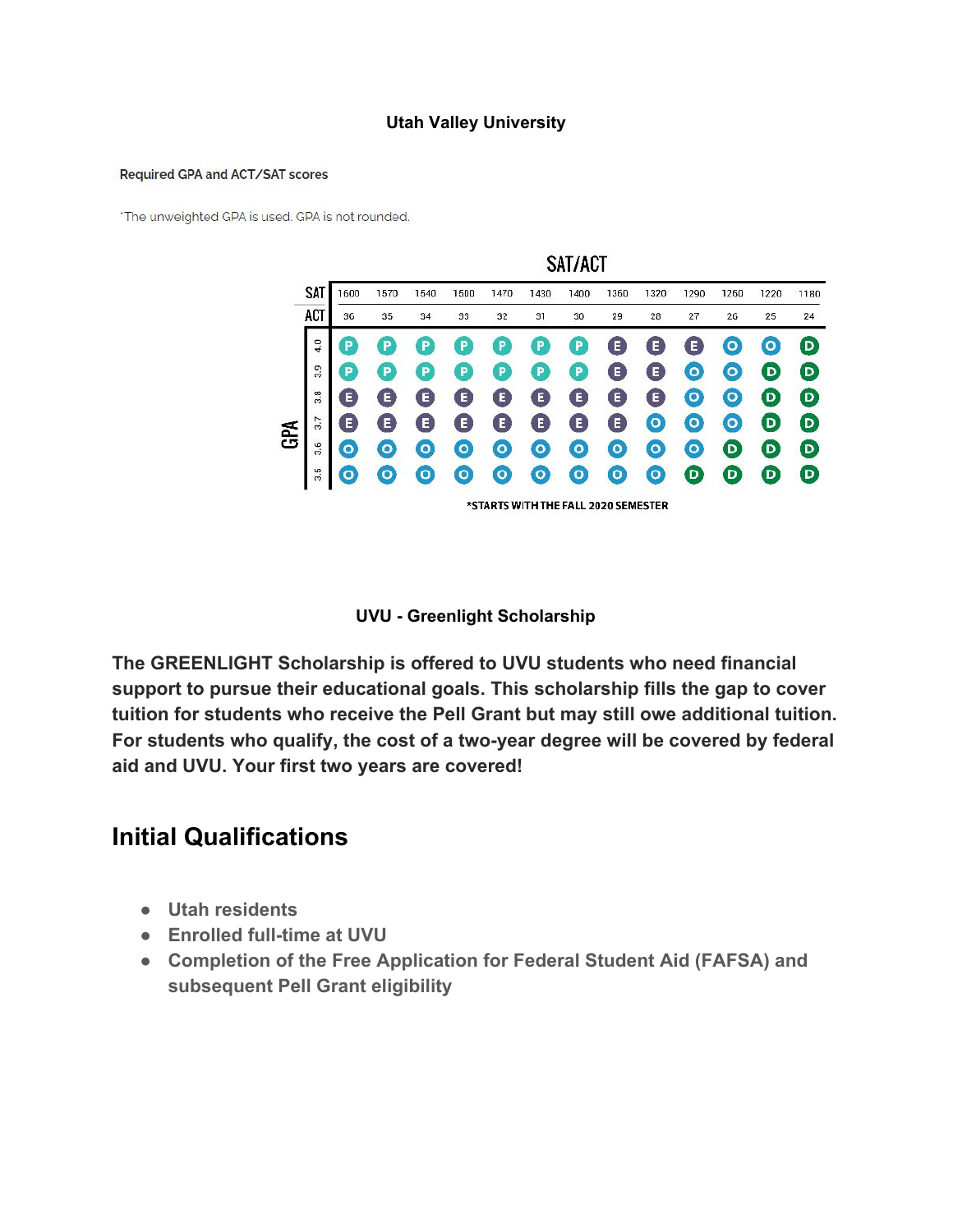### **Utah State University**

|                                       | <b>SAT</b>           |                              |              |              |               |                |                |                |       |      |             |       |         |             |              |             | ACT/SAT does not include writing/assay portion. |               |                       |                         |                                             |
|---------------------------------------|----------------------|------------------------------|--------------|--------------|---------------|----------------|----------------|----------------|-------|------|-------------|-------|---------|-------------|--------------|-------------|-------------------------------------------------|---------------|-----------------------|-------------------------|---------------------------------------------|
|                                       | (TOTAL)<br>Post 2016 | 1570                         | 1530         | 1490         | 1450          | 1420           | 1390           | 1360           | 1330  | 1300 | <b>1260</b> | 1230  | 1200    | <b>1160</b> | 1130         | 1100        | 1060                                            | 1030          | 990                   | 960                     |                                             |
|                                       | <b>ACT</b><br>(COMP) | 36                           | 35           | 34           | 33            | 32             | 31             | 30             | 29    | 28   | 27          | 26    | 25      | 24          | 23           | 22          | 21                                              | 20            | 19                    | 18                      |                                             |
|                                       | 4.00                 | 100                          | 98           | 97           | 96            | 95             | 94             | 93             | 92    | 91   | 90          | 88    | 87      | 86          | 85           | 87          | 88                                              | e e           | 231                   | 80                      | Presidential                                |
| (Based on a 4.0 scale) UNWEIGHTED GPA | 3.95                 | 99                           | 98           | 97           | 95            | 94             | 93             | 92             | 91    | 90   | 日日          | 88    | 87      | 85          | $\mathbb{R}$ | 碌           | 日内                                              | (1)           | $\Omega$ <sub>C</sub> | 73                      | 100% Tuition &                              |
|                                       | 3.90                 | 98                           | 97           | 96           | 95            | 94             | 92             | 91             | 90    | 89   | 88          | 87    | 86      | 85          | 16           | 四回          | 日記                                              | 13.4          | 75                    | 78                      | Student Fees, 4 years<br>(approx. \$32,000) |
|                                       | 3.85                 | 97                           | 96           | 95           | 94            | 93             | 92             | 91             | 89    | 88   | 87          | 86    | 85      | 84          | 83           | 82          | 81                                              | W.            | 78                    | w                       |                                             |
|                                       | 3.80                 | 97                           | 95           | 94           | 93            | 92             | 91             | 90             | яc    | 88   | 87          | 85    | 36      | 88          | 95           | 81          | $\mathbb{R}$                                    | W.            | 78                    | rir                     | Deans<br>\$6,731, 2 Years                   |
|                                       | 3.75                 | 96                           | 95           | 94           | 92            | 91             | 90             | B <sub>0</sub> | 88    | 87   | 86          | 85    | 坦       | 82          | 53 E         | 80          | MS.                                             | 78            | iz <i>iri.</i>        | ИE                      |                                             |
|                                       | 3.70                 | 95                           | 94           | 93           | 92            | 91             | 89             | 88             | 87    | 86   | 85          | 87    | 出版      | 82          | 81           | w           | 73                                              | r Iri         | 76                    | 745                     | Scholar                                     |
|                                       | 3.65                 | 94                           | 93           | 92           | 91            | 90             | R <sub>5</sub> | 88             | 86    | 85   | 84          | 3번    | 92      | 89.         | 30           | n C         | ИB                                              | r/G           | 75                    | ĸ                       | \$4,500, 2 Years                            |
|                                       | 3.60                 | 94                           | $\Omega$     | $\mathbf{G}$ | 90            | B <sub>S</sub> | 88             | 87             | 86    | 85   | 86          | 眼     | 日報      | 750         | V 55         | ИB          | r Ir                                            | r F           | 75                    | U.                      | Merit                                       |
|                                       | 3.55                 | 93                           | 92           | $\mathbf{Q}$ | BS.           | 88             | 87             | 86             | 85    | 84   | 绿           | 32    | 83      | 73          | 76           | rm          | 7 G                                             | 75            | 74                    | n.                      | \$3,000, 2 Years                            |
|                                       | 3.50                 | 92                           | 91           | 90           | <b>BS</b>     | 88             | 86             | 85             | 33.0  | 요법   | E.          | 89    | (1, 0)  | 73          | ИB           | W.          | 75                                              | n             | 76                    | 72                      |                                             |
|                                       | 3.45                 | 91                           | 90           | 86           | 88            | 87             | 86             | 85             | 83    | 92   | 压服          | 80    | 765     | W.          | VM.          | W.          | 75                                              | 内             | 22                    | $\overline{\mathbf{z}}$ |                                             |
|                                       | 3.40                 | 91                           | 89           | 88           | 87            | 86             | 85             | 84             | 辟     | 82   | 89          | w     | WB      | VII)        | けい           | W.          | 74                                              | 7月3           | 7 <sup>o</sup>        | 7.41                    |                                             |
|                                       | 3.35                 | 90                           | 89           | 88           | 86            | 85             | 36             | 出來             | 出版    | 81   | 80          | r.C   | nB      | nG          | n            | V.          | 床                                               | w             | <b>Itali</b>          | 70                      |                                             |
|                                       | 3.30                 | <b>B</b> 9                   | 88           | 87           | 86            | 85             | 1 <sup>2</sup> | 리키             | 81    | 80   | v.c         | 78    | r.ir.   | V.G         | ZE           | <b>Inte</b> | w                                               | 'nл           | 70                    | 69                      |                                             |
|                                       | 3.25                 | 88                           | 87           | 86           | 85            | 86             | 注解             | 82             | $-16$ | 75   | 78          | r/r   | n F     | 7.15        | V.O          | ne          | ve                                              | 70            | 69                    | 固定                      |                                             |
|                                       | 3.20                 | 88                           | 86           | 85           | 84            | 83             | НP.            | 81             | 350   | VE.  | n.          | 76    | n       | Y.C.        | ve           | w           | Иò                                              | <b>V/3</b>    | 69                    | 58                      |                                             |
|                                       | 3.15                 | 87                           | 86           | 85           | 88            | 88             | 府              | 80             | 73    | 78   | r.In        | 75    | n       | nis.        | r pr.        | ir.il       | <b>V.G</b>                                      | 5S            | 68                    | 动物                      |                                             |
|                                       | 3.10                 | 86                           | 85           | 84           | 33            | 82             | 80             | W.             | 78    | rm   | ZG.         | 745   | r£:     | n.          | v.           | V.C         | 55                                              | 56            | 67                    | 66                      |                                             |
|                                       | 3.05                 | 85                           | 84           | 89           | 89            | 81             | 80             | W.             | r In  | n E  | ve          | V.    | n po    | nje.        | P.B.         | VE.         | 5.1                                             | 37            | 66                    | 55                      |                                             |
|                                       | 3.00                 | 85                           | 92           | 88           | 81            | $\frac{1}{2}$  | W.             | 78             | r.in  | r/ E | n e         | r je: | r.pr    | УÄ          | r (o         | 58          | 58                                              | GW.           | 66                    | 35                      |                                             |
|                                       | 2.95                 | C<                           | 出版           | 89           | 69.0          | r Fr           | 78             | rir            | r/ c  | n F  | r B         | r dic | w       | 77.3        | G C          | 58          | Gh.                                             | 55            | 65                    | SF.                     |                                             |
|                                       | 2.90                 | 85                           | 82           | 田            | $\frac{1}{2}$ | n.             | v.iv.          | V.G            | Иć    | n.   | n po        | r jr. | rл      | V.C.        | 55           | 67          | 55                                              | $\frac{1}{2}$ | 64                    | 63                      |                                             |
|                                       | 2.85                 | 89                           | 81           | (30)         | w             | ИB             | rж             | 76             | ĸĿ    | 243  | r tr        | zл    | ИO      | F.F         | 5.5          | GV.         | 55                                              | $-1$          | 63                    | 52                      |                                             |
|                                       | 2.80                 | Ele.                         | $\oplus a$   | W.           | W.            | F.M            | 73             | 75             | rĿ    | 内包   | r.ir.       | 70    | 33      | 38          | GW.          | 557         | 55                                              | $\frac{1}{2}$ | 6.3                   | 52                      |                                             |
|                                       | 2.75                 | $\left( \frac{1}{2} \right)$ | $\pm 3$ (ii) | W.           | r iv          | V. S           | n E            | V.C            | V K   | n.   | УÆ          | 7(6)  | $\pm 1$ | 59          | 5.5          | 65          | $-14$                                           | 15%           | 36                    | $\Box$                  |                                             |
|                                       | 2.70                 | 80                           | V.F          | WE:          | vw            | ИF             | VΣ             | V No           | ИK    | Уŵ   | W.Co        | 69    | $\Xi$   | GW.         | E E          | E.          | 日に                                              | 69            | E-S                   | 50                      |                                             |

ACT/SAT does not include the writing portion. Unweighted GPA is calculated on a 4.0 scale. A GPA weighted above a 4.0 will be recalculated for admissions and scholarship purposes.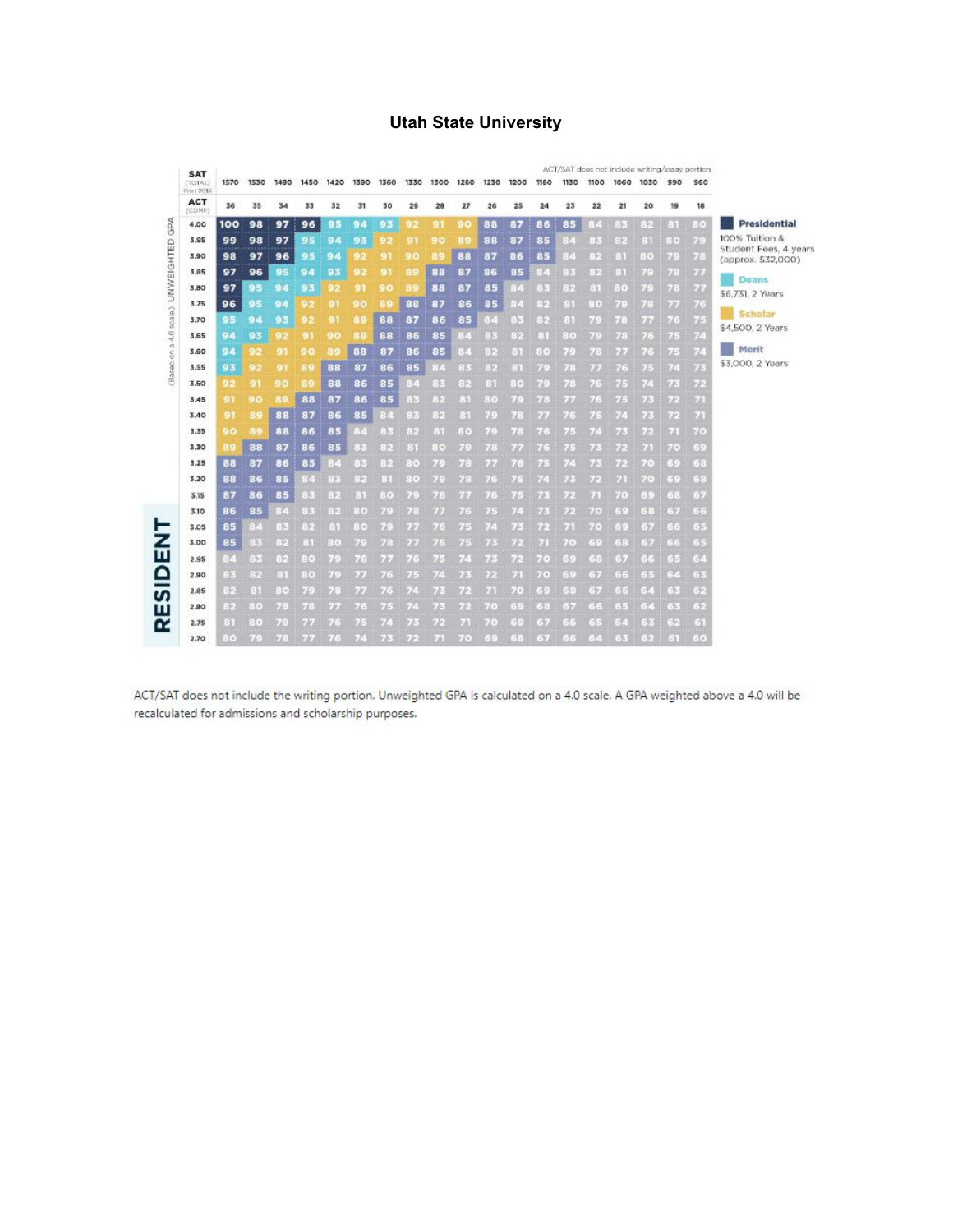#### **Dixie State University**

## MORE INFORMATION TO COME FOR 2021 ADMITS 2020-2021 **REQUIREMENTS**

Freshman Academic Scholarships are now open to ALL first time incoming freshmen. Scholarships will be automatically awarded to first time incoming freshmen, who have never attended another institution after high school graduation, upon full acceptance to Dixie prior to the March 1st deadline

No application required.

- **O** Must be fully admitted to DSU for the Fall Semester by the March 1st deadline.
- **O** Be a US Citizen or have Permanent Resident Status.
- **O** Be a first time incoming freshman who has not attended another institution after high school graduation.
- Have an intent to graduate from Dixie State University.
- **O** Eligibility will be based on information submitted to Dixie at time of Admission. MORE INFORMATION TO FOLLOW.
- Academic scholarships will not be awarded to students who are admitted after March 1st. New transcripts submitted after March 1st will NOT be considered for scholarship eligibility.

## UTAH RESIDENT FRESHMEN SCHOLARSHIPS

**Presidential: 4.0 GPA & Top 1% of Class 4-year Full Tuition, estimated value \$19.286.40 Chancellor: Top 12% of Class** *(No GPA requirement)* **4-year \$3,400 per year, estimated value \$13,600 Trustees: 3.8 - 4.0 GPA 4- year \$2,400 per year, value \$9,600 Deans: 3.5 - 3.79 GPA 4-year \$1,500 per year, value \$6,000 Merit: 3.0 - 3.49 GPA 4-year \$1,000 per year, value \$4,000**